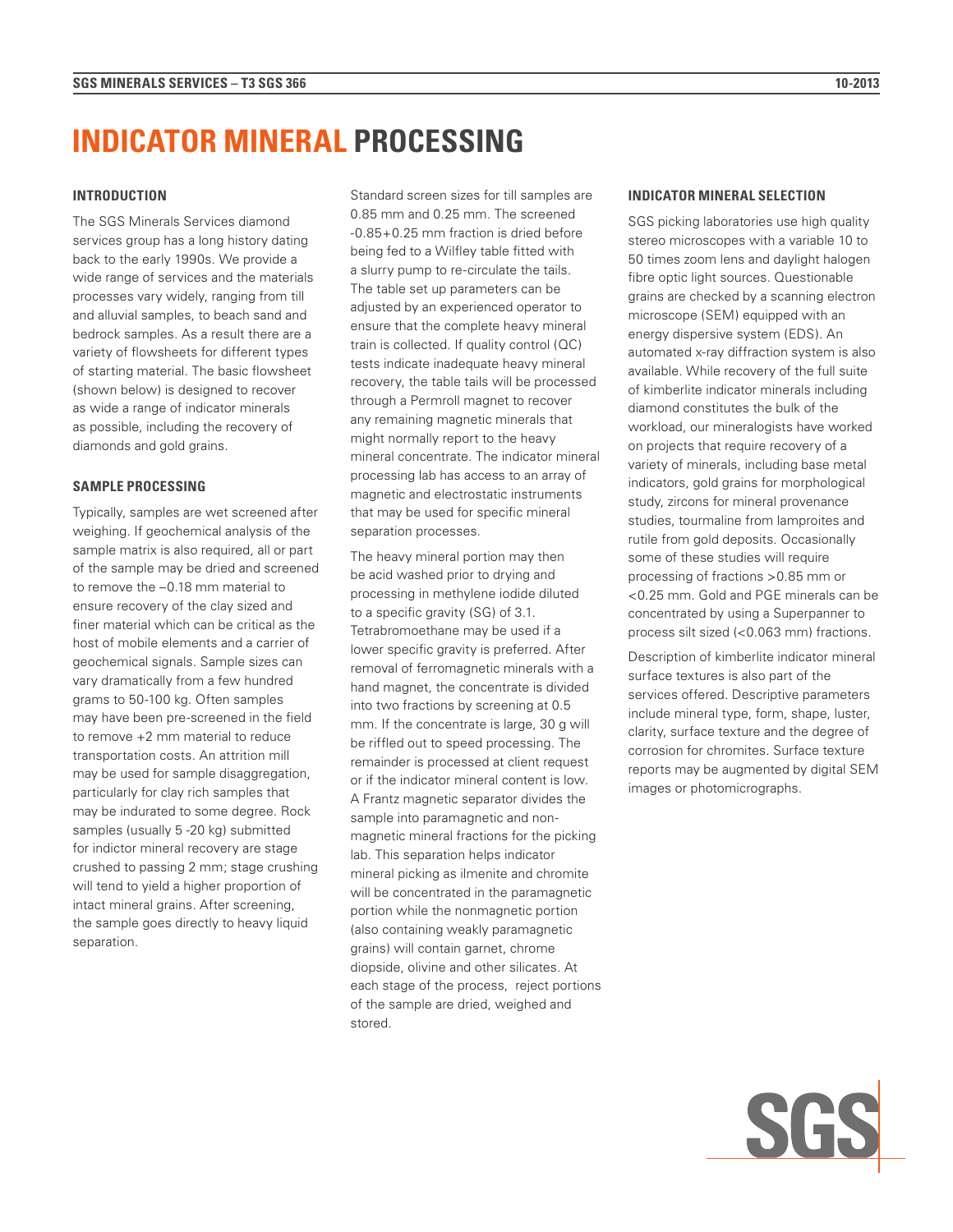#### **QA/QC**

Quality Assurance procedures include standard operating procedures for all aspects of the process and training and monitoring of staff. ONLINE LIMS is used for detailed worksheets, batch and sample tracking including weights and labeling for all the products from each sample.

Quality control procedures include:

- Sample spiking with synthetic diamond SG 3.52
- Table tails audit with heavy liquids to verify complete heavy mineral recovery
- Balance and screen calibrations
- Quality control repicking of 50% of samples
- Checking of picked indicator minerals by a mineralogist
- SEM-EDS checking of questionable grains (generally ilmenite).

#### **ELECTRON MICROPROBE ANALYSIS**

Indicator mineral chemistry is determined with a JEOL 733 Superprobe (one energy & four wavelength dispersive spectrometers with PET, LiF, TAP, DLE crystals) that has calibrations specifically for diamond indicator minerals. Calibrations are based on well known standards (e.g. from the Smithsonian & SPI) from a wide range of natural and synthetic minerals. Typically, it is recommended that 50-100 grains of key indicator minerals are analyzed per sampled lithology. The SGS Minerals Services facility has a fully equipped section preparation lab on site for the preparation of high quality polished and thin sections for microbeam analysis and optical study in both reflected and transmitted light. Grain selection procedures include backscattered electron (BSE) imaging of altered diamond indicator minerals grains to analyze the non-altered core parts of chromite and ilmenite grains relevant to diamond forming conditions.

Frequent quality control (QC) checks (up to 30% of the analytical run) carried

out as part of the routine electron microprobe analytical protocol include: 1) silicate and oxide check standards similar in composition to the diamond indicator minerals, 2) blank checks (such as Na in synthetic rutile) and 3) duplicate grain analysis in a second run. Other quality assurance (QA) checks include measurements of some elements by two different spectrometers and wavelength dispersive crystals with a comparative analysis to identify systematic errors. Previously analyzed minerals may also be used as QC checks; compositions are verified at other microprobe facilities. We participate in the Open University GeoPT round robin for microprobe labs. Laser ablation ICP-MS analysis is also available.

Interpretation of mineral chemistry has been carried out for a number of projects including thermobarometric calculations using the single pyroxene method and the Ni-in-garnet method. For bedrock samples, these interpretations will usually be accompanied by a petrographic study using standard optical methods as well as SEM BSE imagery for detailed characterization of groundmass minerals and textures.